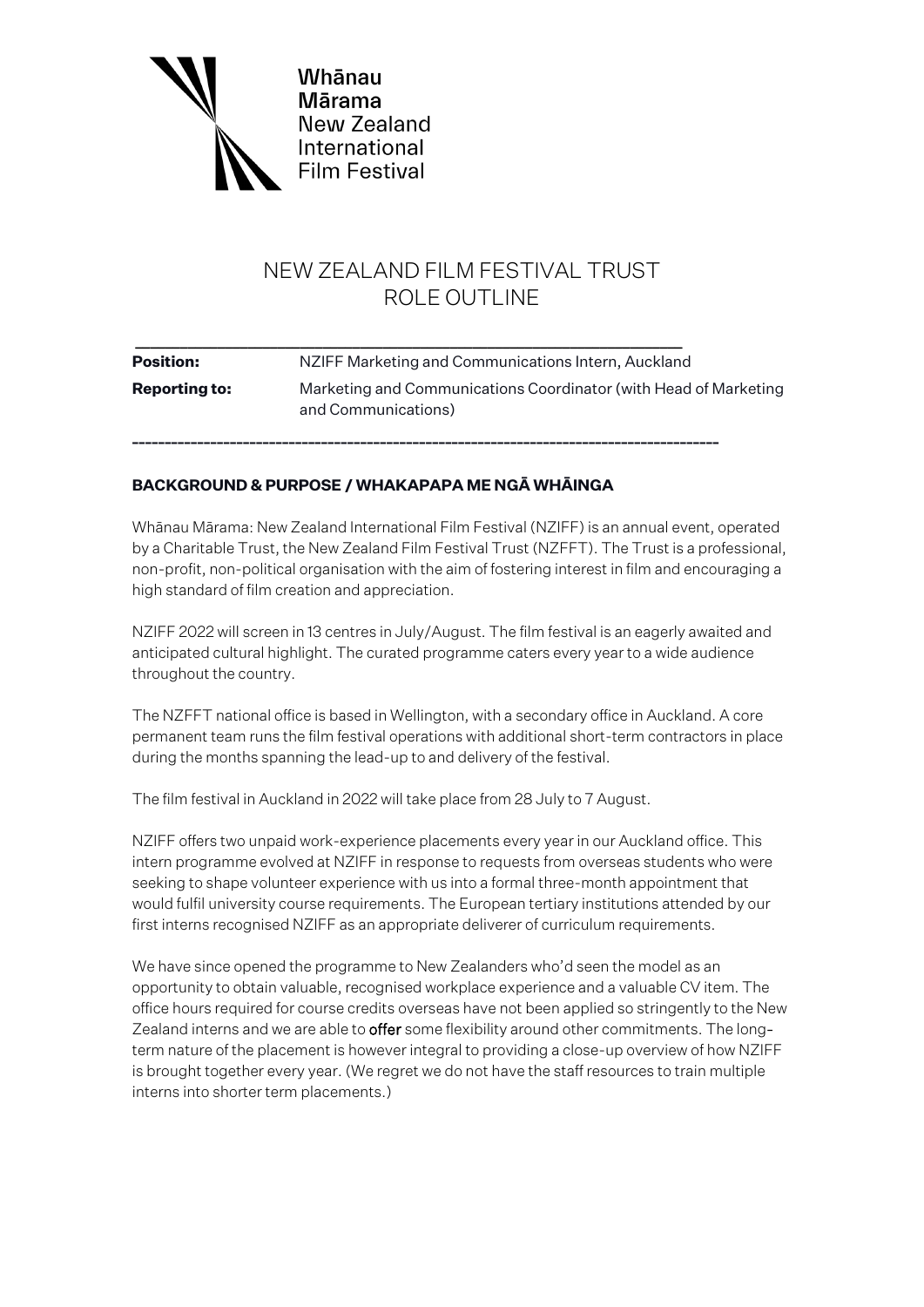# **ROLE DESCRIPTION / NGĀ RAUKURA O TE TŪRANGA**

Our Marketing and Communications Intern can expect to assist with external communications, expanding our outreach programmes to local community organisations, ticketing, event management and venues setup. Interns also assist in tasks including image resizing, copy proofing and social media, gaining insight into multiple areas of our operation in the process. Our Marketing and Communications Intern is overseen by the Marketing and Communications Coordinator with the Head of Communications and Marketing.

Interns participate in planning meetings, full team meetings and briefings throughout the period. All interns receive full staff privileges.

NZIFF staff and contractors provide ongoing support for the interns: the training and supervision of interns is included in their job descriptions. The sharing of skills and experience (and the obligation to be setting a good example) are seen as entirely positive elements in our office culture by all concerned.

Interns carry out nice-to-have services at NZIFF but are not essential to the operation of NZIFF, and are not expected in any way to stand in for or supplant paid staff or contract appointments.

### **TERM**

The Marketing and Communications Intern position runs from 20 June – 12 August 2022 based in the Auckland office. We offer flexibility for applicants who require time out of regular hours to attend classes or accommodate part-time employment. During the festival dates (28 July – 7 August) there is an expectation that the Marketing and Communications Intern would be available for selected evenings and at the weekends.

## **GENERAL SKILLS AND EXPERIENCE / NGĀ PUKENGA**

- Excellent verbal and interpersonal communication skills
- Intermediate computer literacy including Microsoft Word, Microsoft Excel, Microsoft Outlook and project management, scheduling or CRM software/platforms. Adobe Creative Suite an advantage
- ⋅ Good research skills
- Organised with excellent attention to detail
- Positive and outgoing attitude
- ⋅ An interest in film

#### **BUSINESS MANAGEMENT**

- Contribute to the development and realisation of NZIFF objectives
- Assist NZIFF in monitoring the current political, legal, cultural, technological and censorship environment to detect issues which may have either adverse effects on the execution of NZIFF objectives; or which may provide opportunities to advance those objectives
- Contribute to improvements to systems and practices
- Protect the safety and security of NZIFF assets